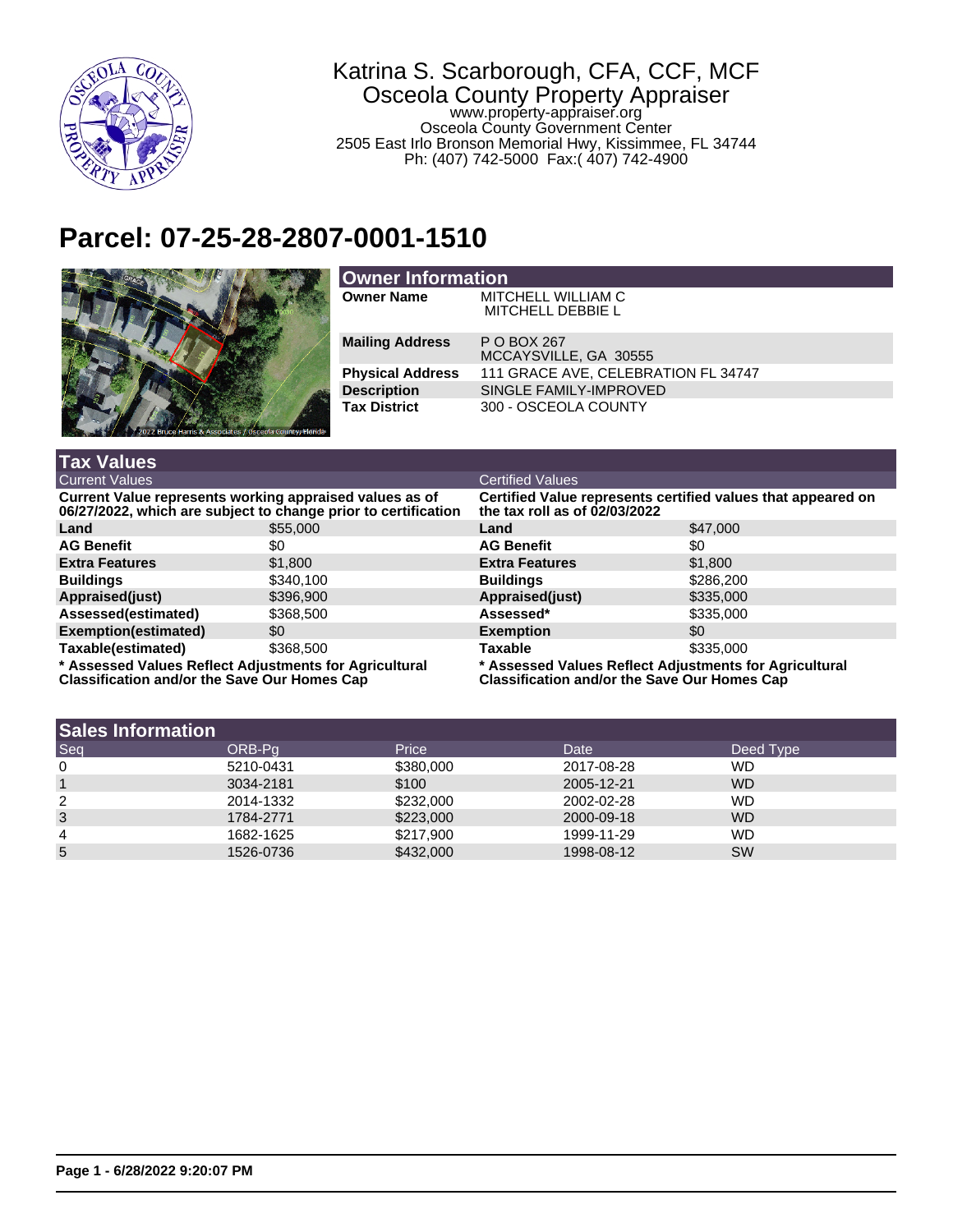| Land Information - Total Acreage: 0.07 |       |       |           |            |
|----------------------------------------|-------|-------|-----------|------------|
| <b>Land Description</b>                | Units | Depth | Land Type | Land Value |
| GARDEN                                 | 1.00  | 54.00 |           | \$55,000   |

| <b>Extra Features</b>         |       |             |                      |
|-------------------------------|-------|-------------|----------------------|
| <b>Extra Feature</b>          | Units | Year Built. | <b>Feature Value</b> |
| VINYL FENCE-6 FT HIGH AVERAGE | 59    | 2005        | \$425                |
| <b>BRICK/TILE PAD/PATIO</b>   | 392   | 2005        | \$1,352              |

| <b>Building Information</b> |                      |                      |                                    |
|-----------------------------|----------------------|----------------------|------------------------------------|
| <b>Building 1</b>           |                      |                      |                                    |
| <b>Description</b>          | <b>SINGLE FAMILY</b> | <b>Bedrooms</b>      | 3                                  |
| <b>Year Built</b>           | 1999                 | <b>Bathrooms</b>     | 2                                  |
| Value                       | \$340.100            | <b>Fixtures</b>      |                                    |
| <b>Actual Area</b>          | 2305                 | <b>Roof Cover</b>    | 4 COMPOSITE SHINGLE                |
| <b>Heated Area</b>          | 1925                 | <b>Exterior Wall</b> | $(1.00)$ 6 SIDING ABOVE<br>AVERAGE |
| Building 1 subarea          |                      |                      |                                    |
| <b>Description</b>          | Code                 | <b>Year Built</b>    | <b>Total Sketched Area</b>         |
| UPPER STORY FINISHED        | <b>USF</b>           | 1999                 | 900                                |
| <b>BASE AREA</b>            | <b>BAS</b>           | 1999                 | 1025                               |
| <b>GARAGE FINISHED</b>      | <b>GRF</b>           | 1999                 | 242                                |
| <b>OPEN PORCH FINISHED</b>  | <b>OPF</b>           | 1999                 | 138                                |

## **Legal Description**

**Legal Description** CELEBRATION NORTH VILLAGE UNIT 5 PB 9 PG 189-194 TRACT 151 09-25-28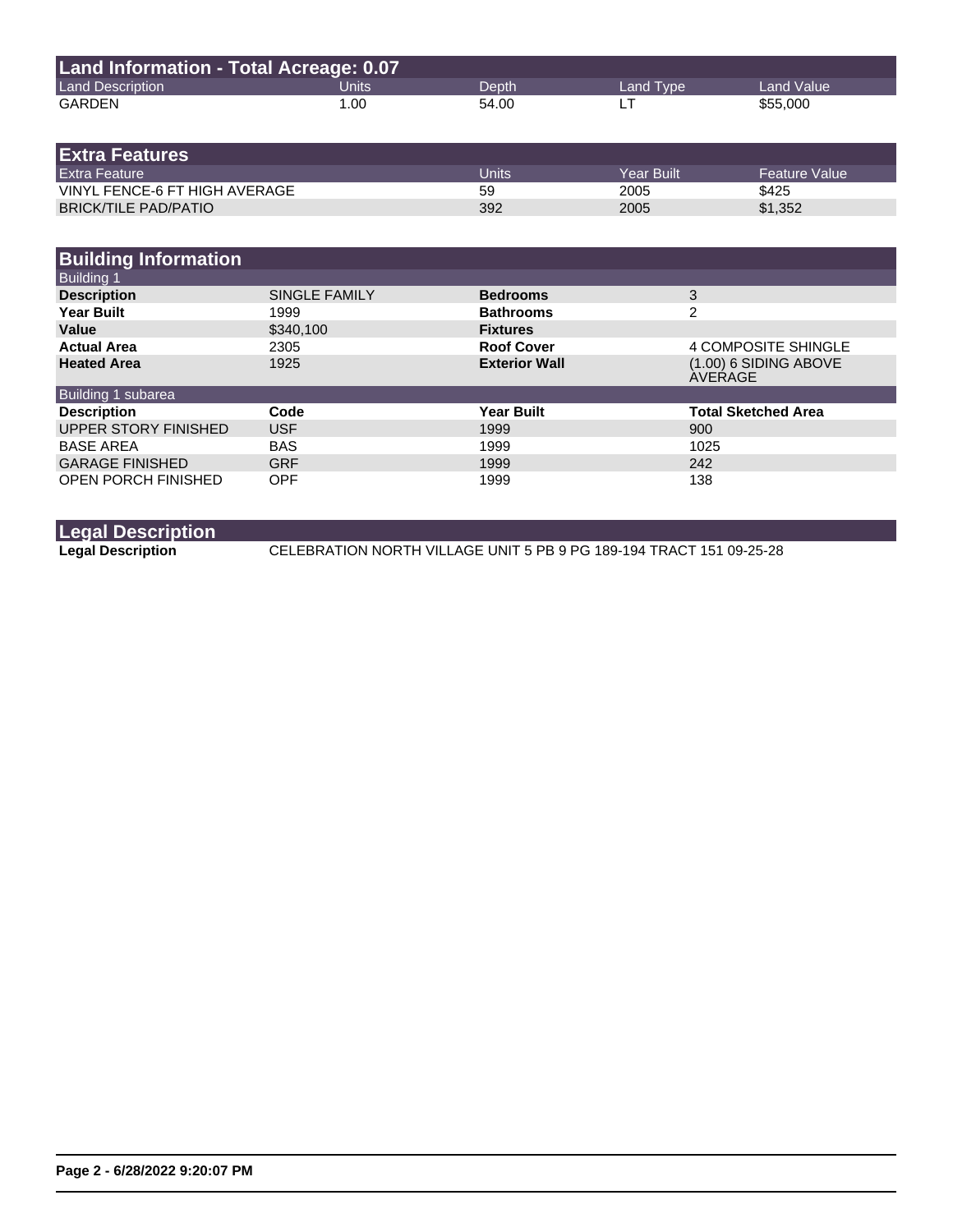